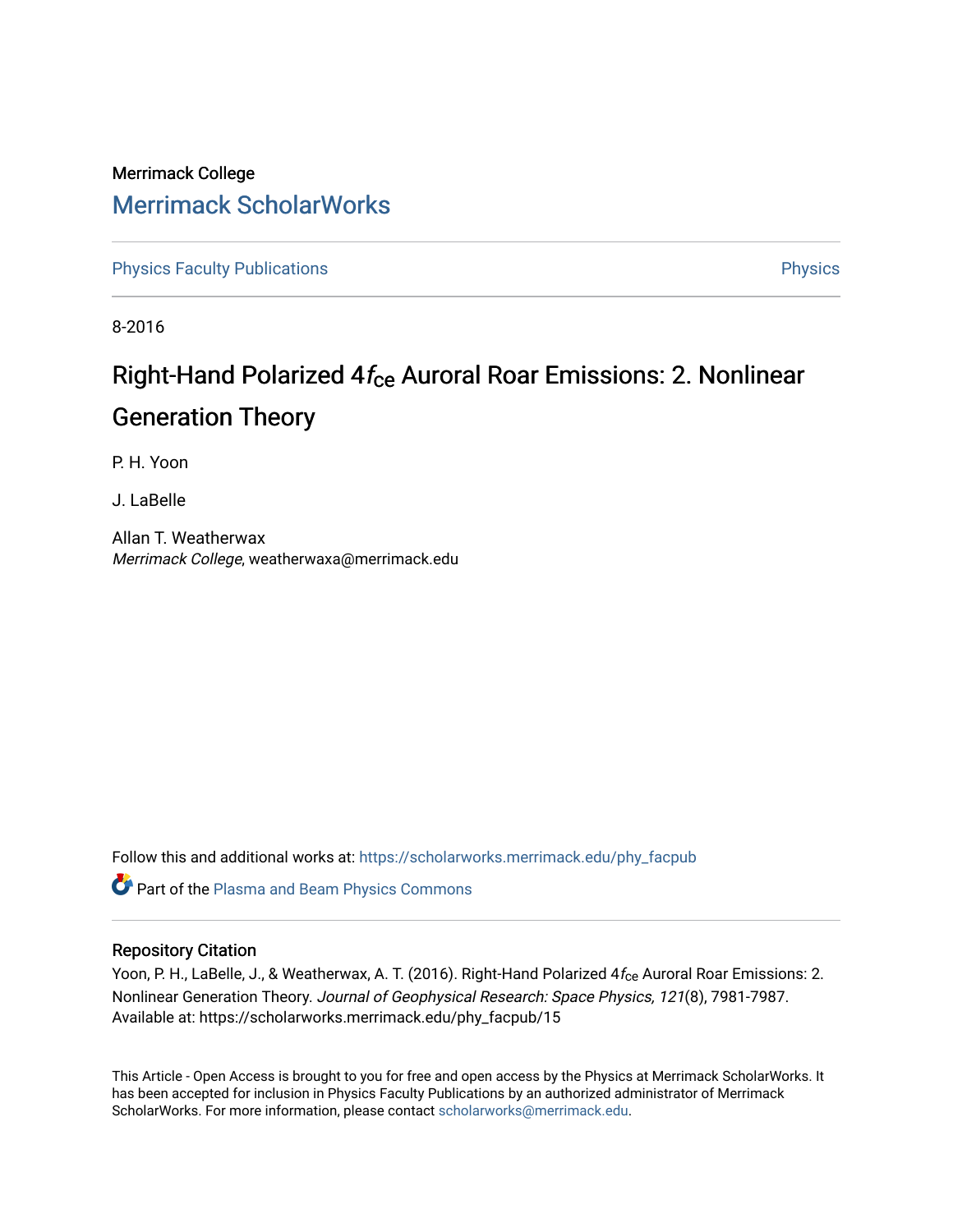# **@AGU PUBLICATIONS**

### **[Journal of Geophysical Research: Space Physics](http://onlinelibrary.wiley.com/journal/10.1002/(ISSN)2169-9402)**

### **RESEARCH ARTICLE**

[10.1002/2016JA022889](http://dx.doi.org/10.1002/2016JA022889)

This article is a companion to LaBelle and Chen [\[2016\]](#page-7-7), doi[:10.1002/2016JA022890.](http://dx.doi.org/10.1002/2016JA022890)

#### **Key Points:**

• Nonlinear theory for  $4f_{ce}$  roar is proposed

• Two upper hybrid or Z modes merge to emit X mode radiation

• Theory explains observed  $4f_{ce}$  roars

**Correspondence to:** P. H. Yoon, yoonp@umd.edu

#### **Citation:**

Yoon, P. H., J. LaBelle, and A. T. Weatherwax (2016), Right-hand polarized  $4f_{ce}$  auroral roar emissions: 2. Nonlinear generation theory, J. Geophys. Res. Space Physics, 121, 7981–7987, doi:10.1002/ 2016JA022889.

Received 29 APR 2016 Accepted 6 JUL 2016 Accepted article online 12 JUL 2016 Published online 13 AUG 2016

### **Right-hand polarized 4***f ce* **auroral roar emissions: 2. Nonlinear generation theory**

### **P. H. Yoon1,2, J. LaBelle3, and A. T. Weatherwax4**

<sup>1</sup> Institute for Physical Science and Technology, University of Maryland, College Park, Maryland, USA, <sup>2</sup>School of Space Research, Kyung Hee University, Yongin-Si, Gyeonggi-Do, Korea, <sup>3</sup>Department of Physics and Astronomy, Dartmouth College, Hanover, New Hampshire, USA, <sup>4</sup>School of Science and Engineering, Merrimack College, North Andover, Massachusetts, USA

**JGR** 

**Abstract** Auroral roar emissions are commonly interpreted as Z (or upper hybrid) mode naturally excited by precipitating auroral electrons. Subsequent conversion to escaping radiation makes it possible for these emissions to be detected on the ground. Most emissions are detected as having left-hand (L) circular (or ordinary O) polarization, but the companion paper presents a systematic experimental study on the rare occurrence of the right-hand polarized, or equivalently, extraordinary (X) mode  $4f_{ce}$  emission. A similar observation was reported earlier by Sato et al. (2015). The suggested emission mechanism is the nonlinear coalescence of two upper hybrid roars at  $2f_{ce}$ . The present paper formulates a detailed theory for such an emission mechanism.

### **1. Introduction**

The auroral roar emission is a megahertz range narrowband radiation detected on the ground in the Earth's auroral zone. The auroral roar was first discovered at 2f<sub>ce</sub> [Kellogg and Monson, [1979\]](#page-6-0), where  $f_{ce} = \Omega_e/(2\pi)$ stands for electron cyclotron frequency and  $\Omega_e = eB_0/m_e c$  being the angular electron gyrofrequency. Here e,  $B_0$ ,  $m_e$ , and c stand for unit electric charge, ambient magnetic field intensity, electron mass, and the speed of light, respectively. Subsequently,  $3f_{ce}$  roar was discovered [Weatherwax et al., [1993\]](#page-7-0). The general understanding of the emission mechanism is based on the relativistic cyclotron maser type of resonant instability of Z mode waves excited by the precipitating auroral electrons possessing a horseshoe (or generalized loss cone) momentum distribution function [Yoon et al., [1998\]](#page-7-1). The Z or upper hybrid wave growth is enhanced when the local upper hybrid frequency matches twice or thrice the local electron cyclotron frequency,  $f_{uh} \approx nf_{ce}$ , for n = 2*,* 3, a condition that can be satisfied near the F region peak ionospheric altitude at nighttime. Here the upper hybrid frequency  $f_{\rm uh}$  is defined by  $f_{\rm uh}^2=f_{ce}^2+f_{pe'}^2$ , where  $f_{pe}=\omega_{pe}/(2\pi)$  is the electron plasma frequency and  $\omega_{pe}=(4\pi n_0e^2/m_e)^{1/2}$  is the angular frequency. The quantity  $n_0$  represents the ambient electron density.

The ground-level detection of the auroral roar is believed to be the result of mode conversion of upper hybrid/Z mode to left-hand/O mode at the density gradient. Indeed, the measured polarization of  $2f_{ce}$  and  $3f_{ce}$  is consistent with this interpretation in that the L-O mode polarization is dominant for these emissions [Shepherd et al., [1997;](#page-7-2) Sato et al., [2008\]](#page-7-3). Recently,  $4f_{ce}$  [Sato et al., [2012\]](#page-7-4) and  $5f_{ce}$  [LaBelle, [2012;](#page-6-1) LaBelle and Dundek, [2015\]](#page-6-2) auroral roars have also been detected near the sunlit side of the ionosphere where the electron density is enhanced via photoionization.

In a recent paper, Sato et al. [\[2015\]](#page-7-5) reported the first polarization measurements of  $4f_{ce}$  auroral roars. According to their study, while the majority of  $4f_{ce}$  roars detected under the sunlit condition are polarized in the sense of left-hand/O mode, thus supporting the direct linear mode conversion paradigm, a couple of intriguing right-hand/X mode polarized  $4f_{ce}$  roars under darkness was also observed. The authors suggest that these roars are the consequence of two upper hybrid or Z mode roars at  $2f<sub>ce</sub>$  nonlinearly coupling to produce the X mode at twice their frequencies. Sato et al. [\[2010\]](#page-7-6) also proposed the same mechanism to interpret the anomalous polarization from the topside ionosphere.

A companion paper [LaBelle and Chen, [2016\]](#page-7-7) reports the result of a systematic study at Sondrestrom, Greenland, of all  $4f_{ce}$  auroral roar emissions detected by a dedicated experiment designed for optimal sensitivity to higher harmonic emissions including polarization measurements. The details of experiment can be found in that paper, but to summarize the findings, the occurrence of  $4f_{ce}$  roar emissions increases under sunlit

©2016. American Geophysical Union. All Rights Reserved.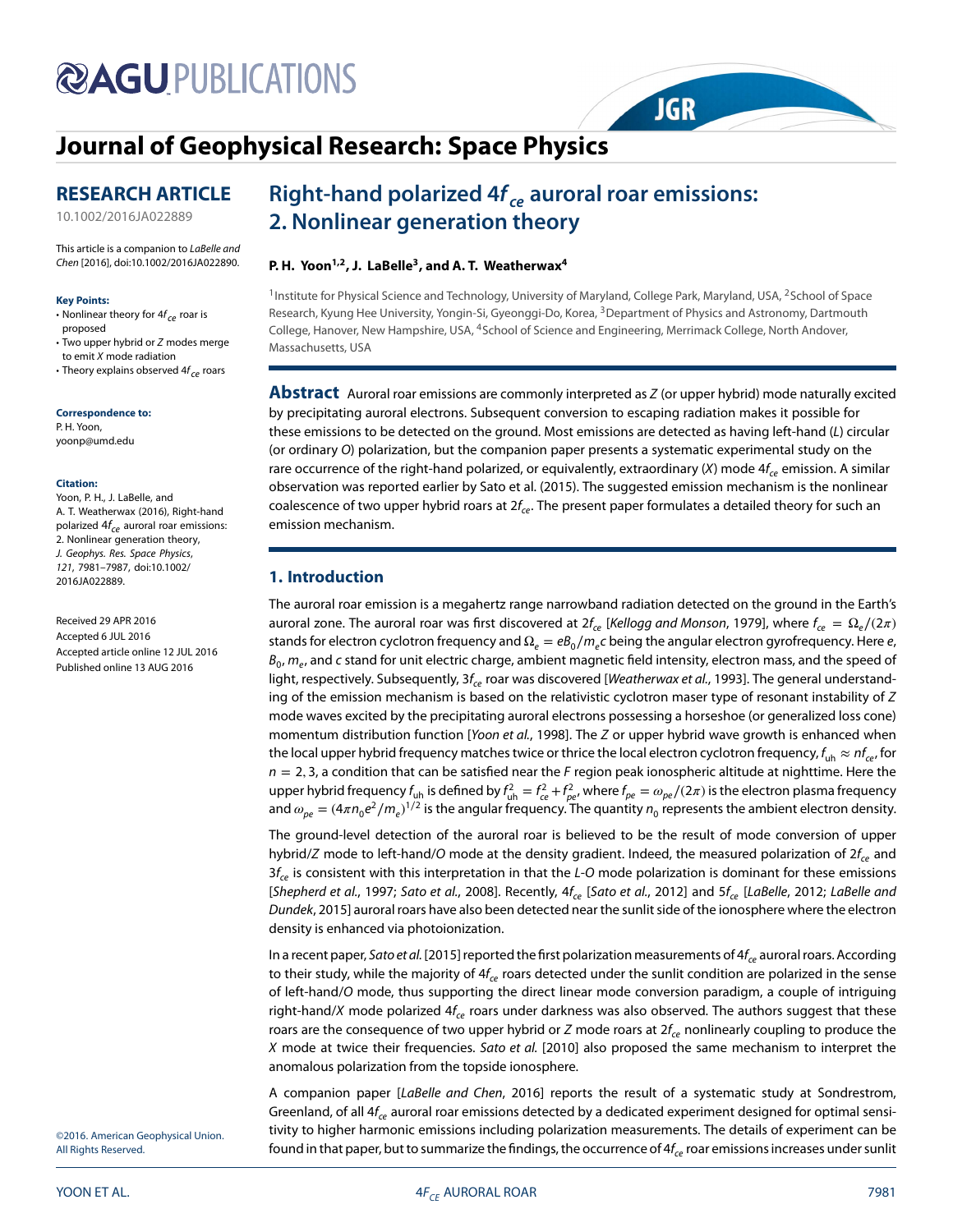conditions, but every single observation is left-hand polarized. Rare  $4f_{ce}$  roars with opposite polarization (right-hand/X mode) are detected during nighttime, which is consistent with the earlier report by Sato et al. [\[2015\]](#page-7-5) and suggests the rarity of right-hand polarized (or X mode)  $4f_{ce}$  roars. It also points to the fact that the emission mechanism for right-hand/X mode  $4f_{ce}$  roars must be fundamentally different than the customary left-hand/O mode polarized roars. In agreement with Sato et al.'s suggestion, we also believe that the most plausible mechanism is the merging of two  $2f_{ce}$  roars. The purpose of the present Letter is to quantitatively analyze the nonlinear coalescence emission process by making use of the recently formulated weak turbulence theory for perpendicular propagation [Yoon, [2015\]](#page-7-8).

The nonlinear theory of two upper hybrid waves merging to generate the  $X$  mode radiation actually has been entertained in a variety of contexts before. Vlahos et al. [\[1983\]](#page-7-9) considered such a mechanism for solar microwave bursts. They assumed coherent three-wave interaction, whereas the wave kinetic equation formulated by Yoon [\[2015\]](#page-7-8) is applicable for an incoherent (i.e., broadband in  $k$  space) turbulence. Fung and Papadopoulos [\[1987\]](#page-6-3) also considered a similar coherent wave-wave interaction problem to discuss the narrowband Jovian kilometric radiation. Roux and Pellat [\[1979\]](#page-7-10), on the other hand, considered the weak turbulence theory similar to ours, except that their theory is approximate and qualitative. Their theory was an early attempt to explain the auroral kilometric radiation. The works most closely related to the present Letter are those by Melrose [\[1991\]](#page-7-11) and by Willes et al. [\[1998\]](#page-7-12). Melrose [1991] worked out a model of Z mode waves undergoing multiple nonlinear coalescence to produce multiple cyclotron harmonic solar spike radio bursts. His theory was adopted by Willes et al. [\[1998\]](#page-7-12) in the context of the auroral roar emission, but Willes et al. [\[1998\]](#page-7-12) were concerned with explaining  $2f_{ce}$  and  $3f_{ce}$  roars. Because the observed polarization of  $2f_{ce}$  and  $3f_{ce}$  roars is polarized predominantly in the sense of left-hand/O mode, their  $Z$  mode coalescence theory, which predicts right-hand/X mode polarization, did not attract much attention. However, in view of Sato et al.'s and LaBelle et al.'s observation of  $4f_{ce}$  right-hand/X mode roars, albeit rare in occurrence, it is timely to revisit this mechanism. In the present paper, we make use of recent theory [Yoon, [2015\]](#page-7-8) in order to demonstrate that the coalescence of two  $2f_c$ , upper hybrid/Z mode roars is indeed possible. In the remainder of the present paper we discuss the details of our findings.

### **2. Nonlinear Theory of 4** $f_c$  **Roar**

To briefly overview the recent formulation of nonlinear kinetic theory of high-frequency incoherent electromagnetic (EM) perturbations, Yoon [\[2015\]](#page-7-8) considered that the wave vector is assumed to lie in an orthogonal direction,  $\mathbf{k} = k\hat{\mathbf{x}}$ , with respect to the ambient magnetic field,  $\mathbf{B}_0 = B_0\hat{\mathbf{z}}$ . With such a simplification, the Vlasov equation was solved in a perturbative way up to the second order in nonlinearity. The nonlinear current is obtained in terms of multiple harmonic series involving the customary Bessel function expansion, which is common to the kinetic theory of magnetized plasmas. By restricting the discussion to magnetoionic modes (i.e., cold-plasma waves) propagating in perpendicular directions, namely, the ordinary EM wave, and two branches (X and Z) of the extraordinary mode wave, Yoon [\[2015\]](#page-7-8) derived the wave kinetic equation. Yoon's formulation of weak turbulence theory, which is based upon the statistical mechanical approach, is equivalent to the formalism based upon the semi-classical method, as found, e.g., in the paper by Melrose [\[1991\]](#page-7-11).

In the cold limit, it was found that O mode does not respond to nonlinear perturbation such that it decouples from X and Z modes and thus remains in a plane wave state. However, it was also found that X and Z modes are mutually coupled through nonlinear susceptibility response, and the wave kinetic equations for the two modes are given by

<span id="page-2-0"></span>
$$
\frac{\partial l_{\alpha}^{\sigma}(k)}{\partial t} = -\frac{2\pi}{\Lambda'(k, \sigma\omega_{k}^{\alpha})} \sum_{\beta,\gamma=X,Z} \sum_{\sigma',\sigma''=\pm 1} \int \mathrm{d}k' \left( \frac{a\left(k, k' | \sigma\omega_{k}^{\alpha}, \sigma'\omega_{k'}^{\beta}\right) l_{\gamma}^{\sigma'}(k-k') l_{\alpha}^{\sigma}(k)}{\Lambda'\left(k', \sigma'\omega_{k'}^{\beta}\right)} \right. \\
\left. + \frac{b\left(k, k' | \sigma\omega_{k}^{\alpha}, \sigma'\omega_{k'}^{\beta}\right) l_{\beta}^{\sigma'}(k') l_{\alpha}^{\sigma}(k)}{\Lambda'\left(k-k', \sigma''\omega_{k-k'}^{\gamma}\right)} - \frac{c\left(k, k' | \sigma\omega_{k}^{\alpha}, \sigma'\omega_{k'}^{\beta}\right) l_{\beta}^{\sigma'}(k') l_{\gamma}^{\sigma''}(k-k')}{\Lambda'\left(k, \sigma\omega_{k}^{\alpha}\right)} \right) \right) \tag{1}
$$

where  $\alpha = X$ , Z and  $\sigma = \pm 1$  signify the direction of wave vector along x axis. The wave electric field intensity,  $I_{\alpha}^{\sigma}(k)$ , for each eigenmode, X or Z, is related to the total spectral wave electric field energy density by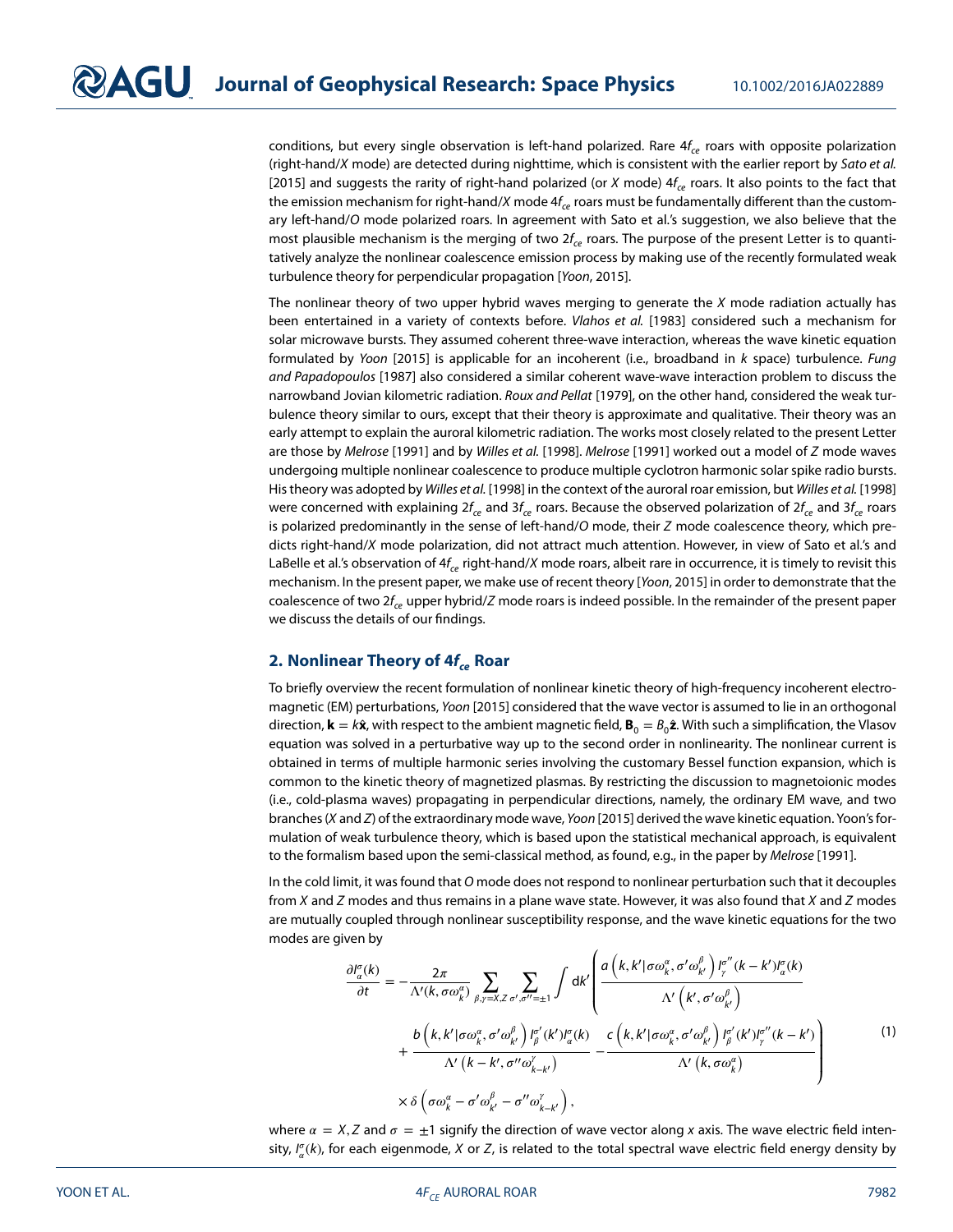$|E(k)|^2 = \sum_{\alpha = X,Z} \sum_{\sigma = \pm 1} I_{k}^{\sigma \alpha} \delta\left(\omega - \sigma \omega_k^{\alpha}\right)$ . Here the linear dispersion relations for X and Z modes are given, respectively, by  $\omega = \omega_k^X$  and  $\omega = \omega_{k'}^Z$ , where

<span id="page-3-0"></span>
$$
\begin{pmatrix} \omega_{\chi}^{2} \\ \omega_{Z}^{2} \end{pmatrix} = \frac{(\omega_{*} \pm \Omega_{e})^{2} - c^{4}k^{4}}{4} + c^{2}k^{2}.
$$
 (2)

In the above,  $\omega_*^2 = \Omega_e^2 + 4\omega_{pe}^2 - 2c^2k^2 + c^4k^4/\Omega_e^2$ . In equation [\(1\)](#page-2-0), the quantity  $\Lambda'(k,\omega)$ , and the coefficients  $a(k, k'|\omega, \omega')$ ,  $b(k, k'|\omega, \omega')$ , and  $c(k, k'|\omega, \omega')$  represent the derivative of the linear dispersion function and nonlinear mode coupling coefficients, respectively. They are defined by

$$
\Lambda'(k,\omega) = \frac{2}{\omega^3} \frac{\omega^2 (c^2 k^2 + \omega_{\rm uh}^2) - 2c^2 k^2 \omega_{\rm uh}^2 - \omega_{\rm pe}^4}{\omega^2 - \Omega_e^2},\tag{3}
$$

$$
a(k, k'|\omega, \omega') = \frac{e^2}{16m_e^2} \frac{\omega_{pe}^4}{\omega \omega'} \left\{ \sum_{+,-} \frac{1}{\omega + \Omega_e} \left( \frac{\omega^2 - \omega_{\text{uh}}^2}{\omega^2 - \Omega_e^2} \pm \frac{\Omega_e}{\omega} \frac{\omega_{pe}^2}{\omega^2 - \Omega_e^2} \right) \right.\times \left( \frac{k'}{\omega'(\omega - \omega' \mp \Omega_e)} + \frac{k - k'}{(\omega - \omega')( \omega' \mp \Omega_e)} \right) \left( 1 \pm \frac{\Omega_e}{\omega - \omega'} \frac{\omega_{pe}^2}{(\omega - \omega')^2 - \omega_{\text{uh}}^2} \right) \right\}\times \left\{ \sum_{+,-} \frac{1}{\omega' \mp \Omega_e} \left( \frac{\omega'^2 - \omega_{\text{uh}}^2}{\omega'^2 - \Omega_e^2} \pm \frac{\Omega_e}{\omega'} \frac{\omega_{pe}^2}{\omega'^2 - \Omega_e^2} \right) \left( \frac{k - k'}{(\omega - \omega')( \omega \mp \Omega_e)} - \frac{k}{\omega(\omega - \omega' \pm \Omega_e)} \right) \right.\times \left( 2 \pm \frac{\Omega_e}{\omega} \frac{\omega_{pe}^2}{\omega^2 - \omega_{\text{uh}}^2} \mp \frac{\Omega_e}{\omega - \omega'} \frac{\omega_{pe}^2}{(\omega - \omega')^2 - \omega_{\text{uh}}^2} \right) \right\},
$$
\n(4)

$$
b(k, k'|\omega, \omega') = \frac{e^2}{16m_e^2} \frac{\omega_{pe}^4}{\omega(\omega - \omega')} \left\{ \sum_{+,-} \frac{1}{\omega + \Omega_e} \left( \frac{\omega^2 - \omega_{uh}^2}{\omega^2 - \Omega_e^2} \pm \frac{\Omega_e}{\omega} \frac{\omega_{pe}^2}{\omega^2 - \Omega_e^2} \right) \right. \\
\left. \times \left( \frac{k'}{\omega'(\omega - \omega' \mp \Omega_e)} + \frac{k - k'}{(\omega - \omega')(\omega' \mp \Omega_e)} \right) \left( 1 \pm \frac{\Omega_e}{\omega - \omega'} \frac{\omega_{pe}^2}{(\omega - \omega')^2 - \omega_{uh}^2} \right) \right\} \\
\times \left\{ \sum_{+,-} \frac{1}{\omega - \omega' \mp \Omega_e} \left( \frac{k'}{\omega'(\omega \mp \Omega_e)} - \frac{k}{\omega(\omega' \pm \Omega_e)} \right) \right\} \\
\times \left( \frac{(\omega - \omega')^2 - \omega_{uh}^2}{(\omega - \omega')^2 - \Omega_e^2} \pm \frac{\Omega_e}{\omega - \omega'} \frac{\omega_{pe}^2}{(\omega - \omega')^2 - \Omega_e^2} \right) \\
\times \left( 2 \pm \frac{\Omega_e}{\omega} \frac{\omega_{pe}^2}{\omega^2 - \omega_{uh}^2} \mp \frac{\Omega_e}{\omega'} \frac{\omega_{pe}^2}{\omega'^2 - \omega_{uh}^2} \right) \right\},
$$
\n(5)

$$
c(k, k'|\omega, \omega') = \frac{e^2}{16m_e^2} \frac{\omega_{pe}^4}{\omega^2} \left\{ \sum_{+,-} \frac{1}{\omega \mp \Omega_e} \left( \frac{\omega^2 - \omega_{uh}^2}{\omega^2 - \Omega_e^2} \pm \frac{\Omega_e}{\omega} \frac{\omega_{pe}^2}{\omega^2 - \Omega_e^2} \right) \right.\times \left( \frac{k'}{\omega'(\omega - \omega' \mp \Omega_e)} + \frac{k - k'}{(\omega - \omega')(\omega' \mp \Omega_e)} \right) \left( 1 \pm \frac{\Omega_e}{\omega - \omega'} \frac{\omega_{pe}^2}{(\omega - \omega')^2 - \omega_{uh}^2} \right) \right\}\times \left\{ \sum_{+,-} \frac{1}{\omega \mp \Omega_e} \left( \frac{\omega^2 - \omega_{uh}^2}{\omega^2 - \Omega_e^2} \pm \frac{\Omega_e}{\omega} \frac{\omega_{pe}^2}{\omega^2 - \Omega_e^2} \right) \left( \frac{k'}{\omega'(\omega - \omega' \mp \Omega_e)} + \frac{k - k'}{(\omega - \omega')(\omega' \mp \Omega_e)} \right) \right\}\times \left( 2 \pm \frac{\Omega_e}{\omega'} \frac{\omega_{pe}^2}{\omega'^2 - \omega_{uh}^2} \pm \frac{\Omega_e}{\omega - \omega'} \frac{\omega_{pe}^2}{(\omega - \omega')^2 - \omega_{uh}^2} \right) \right\}.
$$
(6)

The detailed derivation of the above result can be found in the paper by Yoon [\[2015\]](#page-7-8).

In what follows, let us consider the situation in which the ratio  $\omega_{pe}/\Omega_e$  is on the order of  $\sqrt{3}$  or so, which is the optimal condition for excitation of  $2f_{ce}$  upper hybrid/Z mode. Anticipating the final result that the generation of  $X$  mode by nonlinear coalescence of two  $Z$  modes will occur only over a narrow frequency band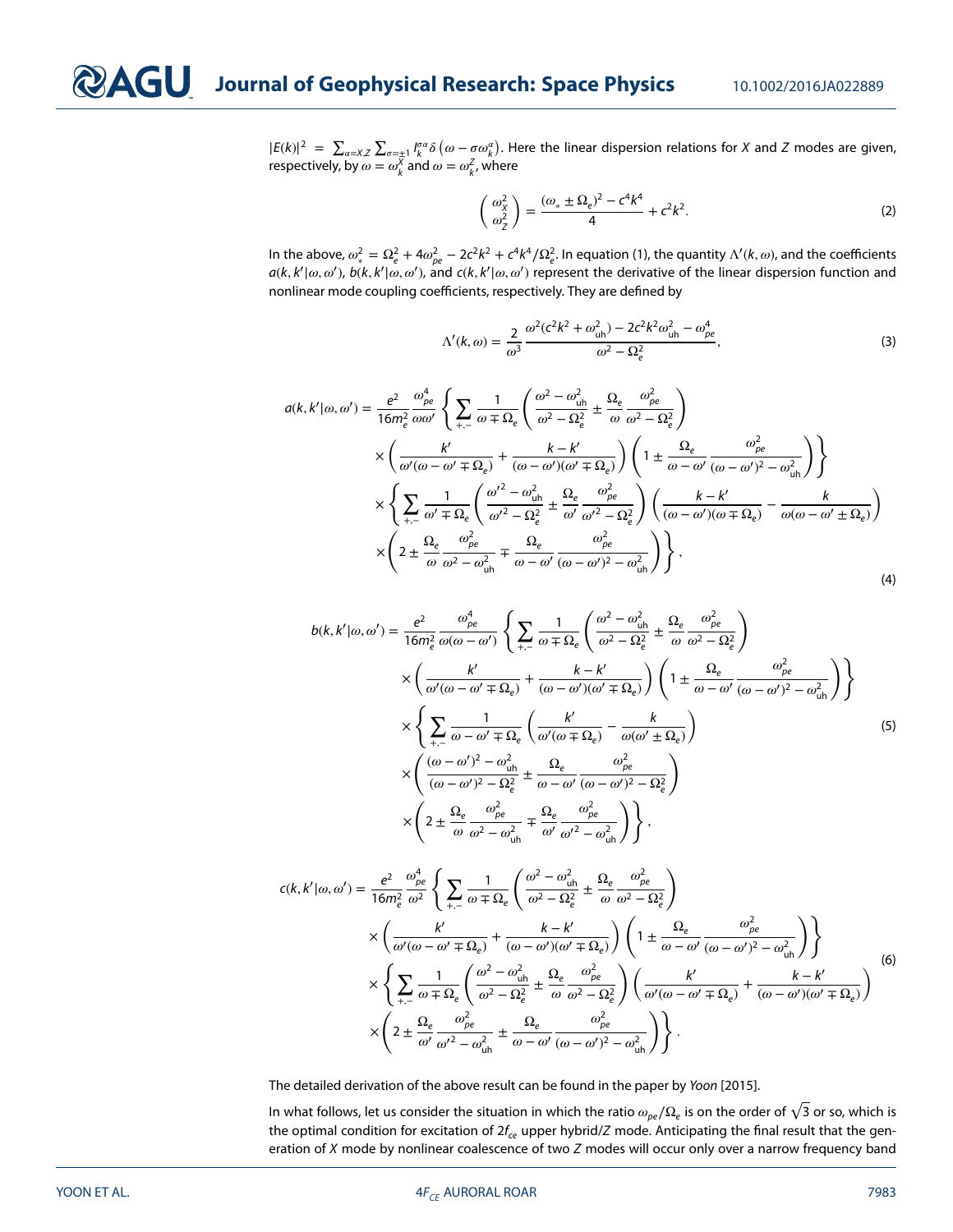around twice the upper hybrid frequency, we may approximate  $\omega_X \approx 2\omega_{\text{uh}}$  in the nonlinear mode coupling coefficients,  $a$ ,  $b$ , and  $c$ , as well as in the factor  $\Lambda'$ . To good approximation, we may also write  $\omega_Z\approx\omega_{\rm uh}$ . We assume that the wave intensities are symmetric in  $k$  so that they do not depend on the index  $\sigma$ . Also, we may choose only +1 signs for the indices  $\sigma$ ,  $\sigma'$ , and  $\sigma''$ . We assume that the waves are symmetric in k, so we may simply choose  $\sigma = 1$  without loss of generality ( $\sigma = \pm 1$  represents the direction of wave propagation along k axis). For  $\sigma = 1$  and positive real frequencies, only  $\sigma' = \sigma'' = 1$  can satisfy the resonance condition,  $\sigma\omega_k^a=\sigma'\omega_{k'}^\beta+\sigma''\omega_{k-k'}^\gamma$ . Let us also consider a simple situation where the X mode intensity is sufficiently low so that it may be ignored on the right-hand side of equation [\(1\)](#page-2-0). This approximation leads to substantial simplification of the nonlinear mode coupling coefficients as well as the nonlinear wave kinetic equation. After some manipulations, one can show that the wave kinetic equation for the  $X$  mode is approximately given by

$$
\frac{\partial I_X(k)}{\partial t} = A \int \mathrm{d}k' V_{k,k'} I_Z(k') I_Z(k-k') \delta(\omega_k^X - \omega_{k'}^Z - \omega_{k-k'}^Z),\tag{7}
$$

where

<span id="page-4-0"></span>
$$
A = \frac{\pi e^2}{8m_e^2} \frac{\omega_{pe}^4}{\omega_{uh}^2} \frac{\Omega_e^3}{4\omega_{uh}^4 - \omega_{pe}^4 + 2\omega_{uh}^2 c^2 k^2} \left( \sum_{+,-} \frac{6\omega_{uh}^3 \pm \Omega_e \omega_{pe}^2}{(2\omega_{uh} \mp \Omega_e)(\omega_{uh} \mp \Omega_e)} \right),
$$
  

$$
V_{k,k'} = \frac{\omega_{pe}^2}{\Omega_e} \frac{\omega_{pe}^2 k^2}{(\omega_{k-k'}^2)^2 - \omega_{uh}^2} \frac{1}{4\omega_{uh}^4 - \omega_{pe}^4 + 2\omega_{uh}^2 c^2 k^2}
$$
  

$$
\times \left( \frac{1}{(\omega_{k'}^2)^2 - \omega_{uh}^2} + \frac{1}{(\omega_{k-k'}^2)^2 - \omega_{uh}^2} \right) \left( \sum_{+,-} \frac{6\omega_{uh}^3 \pm \Omega_e \omega_{pe}^2}{(2\omega_{uh} \mp \Omega_e)(\omega_{uh} \mp \Omega_e)} \right).
$$
(8)

In equation [\(8\)](#page-4-0) the delta-function resonance condition must be computed numerically since closed-form analytical determination of the resonant  $k'$  is not forthcoming.

In order to facilitate the analysis, let us introduce dimensionless variables and quantities,

$$
\varpi = \frac{\omega}{\Omega_e}, \kappa = \frac{ck}{\Omega_e}, \rho = \frac{\omega_{pe}}{\Omega_e}, \mathcal{I}(\kappa) = \frac{\Omega_e^3}{c^3} l(k). \tag{9}
$$

In terms of the above dimensionless quantities, let us also write down the models of  $X$  and  $Z$  mode dispersion relations,

<span id="page-4-1"></span>
$$
\varpi_X(\kappa) = \sqrt{\varpi_R^2 + \kappa^2},
$$
  
\n
$$
\varpi_Z(\kappa) = \frac{\varpi_L + C\varpi_{\text{uh}}\kappa^2}{1 + C\kappa^2},
$$
\n(10)

where  $\varpi_{\text{uh}} = (1 + \rho^2)^{1/2}$  is the normalized upper hybrid frequency,  $\varpi_R = (1/2)[(1 + 4\rho^2)^{1/2} + 1]$ and  $\omega_L = (1/2)[(1 + 4\rho^2)^{1/2} - 1]$  stand for normalized R and L mode cutoff frequencies, respectively,  $C=(\varpi_*-\varpi_l)/(\varpi_{\rm uh}-\varpi_*)$ , and  $\varpi_*=(\varpi_{\rm uh}^2-\rho)^{1/2}.$  Note that model dispersion relations [\(10\)](#page-4-1) replace the actual dispersion relations [\(2\)](#page-3-0), but numerical plots of the two formulae show good agreement (not shown). The reason for adopting the model dispersion relations is that they facilitate the numerical root finding scheme in the delta-function resonance condition. In terms of equation [\(10\)](#page-4-1), the delta-function three-wave resonance condition becomes

<span id="page-4-2"></span>
$$
0 = \varpi_X(\kappa) - \varpi_Z(\kappa') - \varpi_Z(\kappa - \kappa') = \sqrt{\varpi_R^2 + \kappa^2} - \frac{\varpi_L + C\varpi_{\text{uh}}\kappa'^2}{1 + C\kappa'^2} - \frac{\varpi_L + C\varpi_{\text{uh}}(\kappa - \kappa')^2}{1 + C(\kappa - \kappa')^2}.
$$
 (11)

It turns out that the real root  $\kappa'$  for the above equation exists for  $\kappa$  in the approximate range 2.5  $\lt$   $\kappa$   $\lt$  3.8 or so. Upon close examination, this range of  $\kappa$  corresponds to  $4f_{ce}$  frequency, which shows that the merging of two upper hybrid/Z modes near  $2f_{ce}$  is indeed capable of generating X mode at  $4f_{ce}$ . The range of real roots  $\kappa'$  when  $\kappa$  is limited to the said wave number domain turns out to be roughly  $2 < \kappa' < 8$ . For such a range of  $\kappa'$ , the Z modes  $\varpi_Z(\kappa')$  and  $\varpi_Z(\kappa-\kappa')$  are characterized by short perpendicular wavelengths such that their frequency is close to the upper hybrid frequency.

In what follows, we simply model the  $Z$  mode intensity as a symmetric Gaussian spectrum,

<span id="page-4-3"></span>
$$
\mathcal{I}_Z(\kappa) = \mathcal{I}_0 \left[ e^{-(\kappa - \kappa_0)^2/\Delta^2} + e^{-(\kappa + \kappa_0)^2/\Delta^2} \right],
$$
\n(12)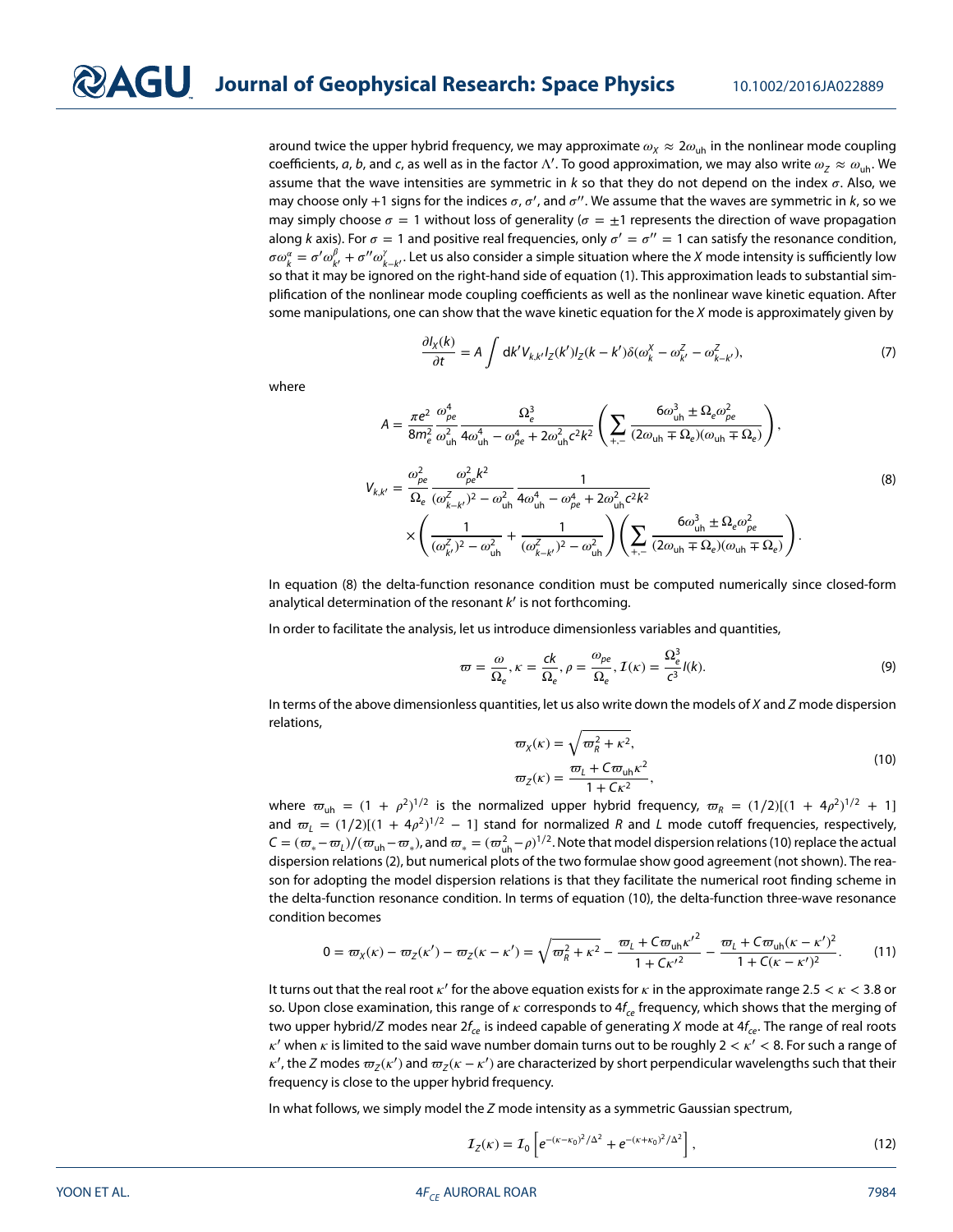



**Figure 1.** The normalized X mode nonlinear growth rate  $\Gamma(\kappa) = \Gamma(\varpi)$ 

<span id="page-5-0"></span>versus  $\omega = \sqrt{\omega_R + \kappa^2}$  for  $\rho = \sqrt{3}$ ,  $\kappa_0 = 4$  and  $\Delta = 1$ .

where  $\kappa_0$  and  $\Delta$  are chosen as  $\kappa_0 = 4$ and  $\Delta = 1$ . We also choose  $\rho \sim \sqrt{3}$ , which is close to the optimal condition for the matching of upper hybrid frequency and twice the electron cyclotron frequency,  $f_{uh} = 2f_{ce}$  (or  $\omega_{uh} = 2\Omega_e$ ). With the above model spectrum for Z mode and the adopted frequency ratio, we define the instantaneous normalized decay instability growth rate for X mode,

<span id="page-5-1"></span>
$$
\Gamma_X(\kappa) \equiv \frac{1}{\Omega_e} \frac{\partial}{\partial t} \frac{\mathcal{I}_X(\kappa)}{\mathcal{I}_0^2}
$$

$$
= \frac{\Gamma_0}{\mathcal{I}_0^2} G(\kappa) \mathcal{I}_Z(\kappa_r) \mathcal{I}_Z(\kappa - \kappa_r), \tag{13}
$$

where

$$
\Gamma_0 = \frac{\pi}{8} \frac{\rho^8}{\omega_{\text{uh}}^2} \frac{\kappa^2}{(4\omega_{\text{uh}}^4 - \rho^4 + 2\omega_{\text{uh}}^2 \kappa^2)^2} \left( \frac{6\omega_{\text{uh}}^3 + \rho^2}{(2\omega_{\text{uh}} - 1)(\omega_{\text{uh}} - 1)} + \frac{6\omega_{\text{uh}}^3 - \rho^2}{(2\omega_{\text{uh}} + 1)(\omega_{\text{uh}} + 1)} \right)^2,
$$
\n
$$
G(\kappa) = \frac{1}{[\omega_Z(\kappa - \kappa_r)]^2 - \omega_{\text{uh}}^2} \left( \frac{1}{[\omega_Z(\kappa_r)]^2 - \omega_{\text{uh}}^2} + \frac{1}{[\omega_Z(\kappa - \kappa_r)]^2 - \omega_{\text{uh}}^2} \right).
$$
\n(14)

In the above,  $\kappa$ , is the real root of equation [\(11\)](#page-4-2) determined by a numerical root solving scheme.

Shown in Figure [1](#page-5-0) is the normalized X mode nonlinear growth rate  $\Gamma(\kappa) = \Gamma(\varpi)$  versus  $\varpi = \sqrt{\varpi_R + \kappa^2}$ . As Figure [1](#page-5-0) indicates, the X mode growth rate is peaked around the frequency range slightly below  $4f_{ce}$  in a narrow range occupying frequency bandwidth ~ 0.1Ω<sub>e</sub>. This proves that the suggested emission mechanism of two  $2f_{ce}$  roars merging to produce  $4f_{ce}$  X mode roar [Sato et al., 2010; 2015] may indeed be correct. Note that the normalized nonlinear growth rate depends on a number of unknown quantities such as the  $Z$  mode intensities, etc., so that it is difficult to extract actual physical quantities, such as the nonlinear growth time, on the basis of the formal expression. The real purpose is to show the gross property associated with the decay instability that  $4f_{ce}$  wave growth does indeed take place.

### **3. Conclusions and Discussion**

In the present paper, a nonlinear decay instability theory for the recently observed  $4f_c$  auroral roar with right-hand/X mode polarization [Sato et al., [2015;](#page-7-5) LaBelle and Chen, [2016\]](#page-7-7) is formulated and solved in detail. It is demonstrated that indeed, the upper hybrid/Z mode with twice the electron cyclotron frequency is capable of coalescing in order to produce the fourth-harmonic right-hand/X mode roars.

The Dartmouth College research team have recently completed a survey of all the  $4f_{ce}$  roars observed at Sondrestrom facility in which a polarization experiment was installed. The results are discussed in detail in the companion paper [LaBelle and Chen, [2016\]](#page-7-7), but briefly, they report that  $4f_{ce}$  roars observed under sunlit condition are all left-hand polarized (i.e., O mode), while a couple of  $4f_{ce}$  roars at nighttime showed opposite polarization. Such a rarity of right-hand polarized (X mode)  $4f_c$  roars is consistent with earlier observation by Sato et al. [\[2015\]](#page-7-5), who reported only two right-hand polarized  $4f_{ce}$ 's from among 11 events. Note that the Dartmouth research team detected many more events of  $4f_{ce}$  roar emissions, yet only two under darkness exhibited the  $X$  mode polarization.

In view of this, one may wonder why the nonlinear merging emission is so uncommon. In order to address this issue, we have examined the critical role of input parameters for the nonlinear growth rate [\(13\)](#page-5-1). There are three basic free parameters. One is the frequency ratio,  $\rho = \omega_{pe}/\Omega_e$ , but since this ratio determines the excitation of 2f<sub>ce</sub> roars to start with, we do not have much freedom with this parameter. We chose  $\rho=\omega_{pe}/\Omega_e\sim \sqrt{3}$ , which is an optimal condition for  $2f_{ce}$  upper hybrid excitation. Another parameter is  $\kappa_0 = ck_0/\Omega_e$  in equation [\(12\)](#page-4-3), which we chose as  $\kappa_0 = 4$ . The final one is the spectral width parameter  $\Delta = c \delta k / \Omega_e$ . Of the latter two,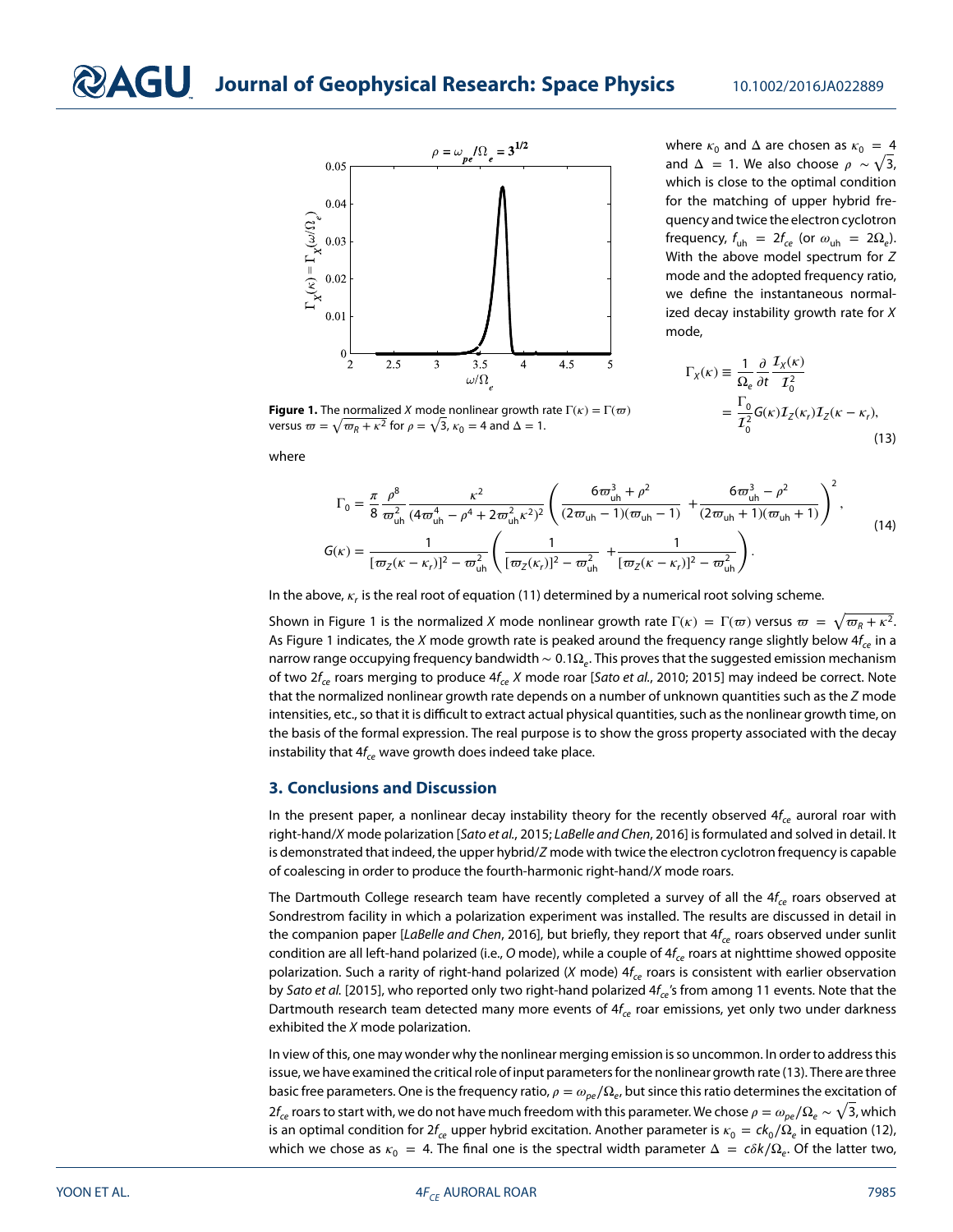

<span id="page-6-4"></span>**Figure 2.** The normalized *X* mode nonlinear growth rate  $\Gamma(\kappa) = \Gamma(\varpi)$  versus  $\varpi = \sqrt{\varpi_R + \kappa^2}$  for  $\rho = \sqrt{3}$ ,  $\kappa_0 = 4$  and for three different values of spectral width parameter,  $\Delta = 1$ , 0.9, and 0.8.

we find that the nonlinear growth rate  $\Gamma_{\mathbf{x}}$ [\(13\)](#page-5-1) is very sensitive to the spectral width of the two upper hybrid (or Z) modes, namely,  $\Delta = c\delta k/\Omega_e$ , but not on  $\kappa_0 = c k_0/\Omega_e$ . To demonstrate the sensitive dependence of Γ<sub>x</sub> on  $\Delta = \frac{c \delta k}{\Omega_e}$ , we plot in Figure [2](#page-6-4) the dimensionless nonlinear growth rate  $\Gamma_{\chi}$  for three different values of Δ. The first case of  $\Delta = 1$  is the same as in Figure [1.](#page-5-0) As we slightly reduce this parameter to  $\Delta = 0.9$ , one can see that the nonlinear growth rate decreases substantially. For another slight decrease, to  $\Delta = 0.8$ , the growth rate becomes very low in magnitude. This shows that the nonlinear generation of  $4f_{ce}$  emission may indeed be restricted by the spectral property of the underlying  $2f_{ce}$ upper hybrid modes, especially their spectral width in wave number space, which

cannot be completely understood unless one solves not only the entire weak turbulence equation [\(1\)](#page-2-0) but also the linear wave growth and damping equation. Such a task is the subject of future research.

From an observational point of view, although one does not measure  $\Delta = c\delta k/\Omega_e$  directly, one may determine the frequency bandwidth,  $\delta\omega$ , by observation. If we approximately assume  $\omega \sim k v_e$ , where  $v_e$  is the characteristic speed for the electrons that interact to generate the upper hybrid waves, then we have  $\delta\omega \sim \delta k v_e$ , or combining with the definition, we have  $\Delta = (\delta \omega / \Omega_e)(c/v_e)$ . From Figure 5 of the companion paper LaBelle and Chen [\[2016\]](#page-7-7), we have  $\delta f \sim 0.1$  MHz and  $f_{ce} \sim 1.25$  MHz, and so  $\Delta > 1$  (the condition for efficient nonlinear wave generation) requires ve *<* c∕12*.*5, implying E *<* 1*.*8 keV. This calculation is interesting because there have been few previous estimates of the electron energies. Most estimates have suggested a somewhat higher energy, e.g., ∼2.5–10 keV, based on in situ observations [Gough and Urban, [1983;](#page-6-5) Samara et al., [2004\]](#page-7-13), and previous theoretical work has assumed electron beams with those energies. Future more rigorous modeling efforts based on the theory presented above will be valuable to place constraints on the energy of the causative electron beam.

Some open theoretical questions and observational tests that remain outstanding are these: First, if  $2f_{ce}$ roars can merge to produce  $4f_{ce}$  right-hand/X mode roars, then why are not most, if not all, of observed  $2f_{ce}$ roars accompanied by  $4f_{ce}$  roars? Potential resolutions to this open question may be that the intensity of  $2f_{ce}$  roars must be sufficiently high. If the intensity is not high enough, then the two induced decay terms ignored in equation [\(1\)](#page-2-0) may no longer be ignorable. If these terms have opposite sign, then the decay instability might be suppressed. The wave intensity is related to the electron energy, which is tentatively estimated to be in the low keV range. A comprehensive theoretical model must be employed in order to test this issue.

#### **Acknowledgments**

The present paper does not involve any spacecraft data analysis. However, upon request, numerical data for generating all the figures will be made available. The research at the University of Maryland was supported by NSF grants AGS1147759 and AGS1550566. The research at Kyung Hee University was supported by the BK21-Plus grant from the National Research Foundation (NRF), Korea. P.H.Y. acknowledges the Science Award Grant from the GFT Foundation to the University of Maryland. The research at Dartmouth College was supported by NSF grants AGS-1147699 and PLR-1443338. The research at Merrimack College was supported by NSF grants PLR-1248062 and PLR-1443542.

Another possible aspect involves the spatial inhomogeneity. In order for  $2f_{ce}$  roars to undergo decay instability, the rays associated with these electrostatic modes must be confined within a close vicinity. Otherwise, if the rays diverge away from the source region, then the wave-wave interaction may not become very efficient. To investigate this scenario, one must treat the problem not only as a spatially nonuniform system, but one must also consider the ray path propagation in spatially inhomogeneous domain.

An interesting observational test would be to see whether  $3f_{ce}$  roars may be able to generate 6 $f_{ce}$  roars by nonlinear process discussed in the present paper, since our theory is equally applicable to such a situation.

### **References**

<span id="page-6-3"></span>Fung, S. F., and K. Papadopoulos (1987), The emission of narrow-band Jovian kilometric radiation, J. Geophys. Res., 92, 8579-8593, doi[:10.1029/JA092iA08p08579.](http://dx.doi.org/10.1029/JA092iA08p08579)

<span id="page-6-5"></span><span id="page-6-0"></span>Gough, M. P., and A. Urban (1983), Auroral beam/plasma interaction observed directly, Planet. Space Sci., 31, 875–883.

<span id="page-6-1"></span>Kellogg, P. J., and S. J. Monson (1979), Radio emissions from the aurora, Geophys. Res. Lett., 6(4), 297–300, doi[:10.1029/GL006i004p00297.](http://dx.doi.org/10.1029/GL006i004p00297) LaBelle, J. (2012), First observations of 5f<sub>ce</sub> auroral roars, Geophys. Res. Lett., 39, L19106, doi[:10.1029/2012GL053551.](http://dx.doi.org/10.1029/2012GL053551)

<span id="page-6-2"></span>LaBelle, J., and M. Dundek (2015), Comparison of fine structures of electron cyclotron harmonic emissions in aurora, J. Geophys. Res. Space Physics, 120, 8861–8871, doi[:10.1002/2015JA021631.](http://dx.doi.org/10.1002/2015JA021631)